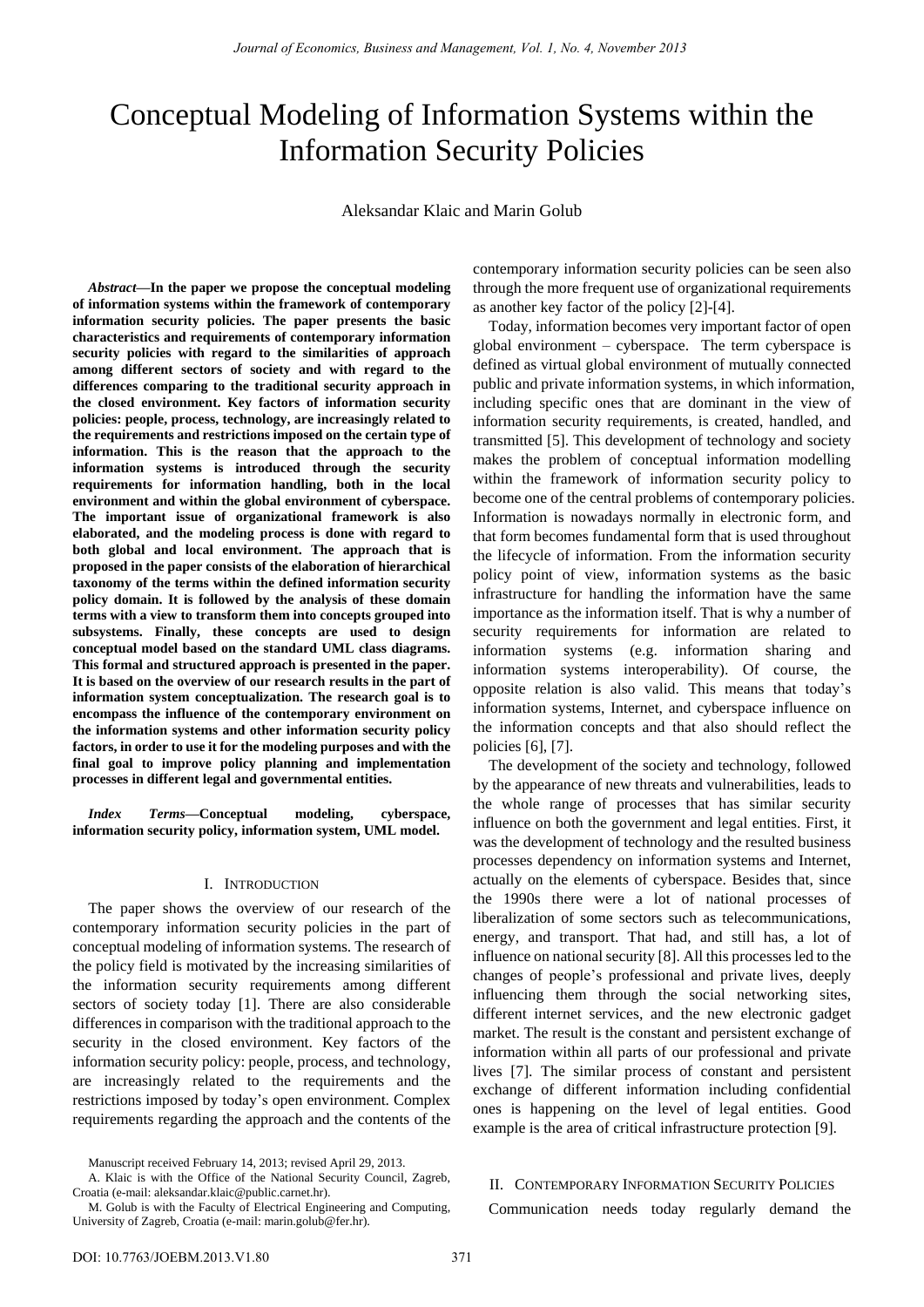exchange of information among different sectors and different legal entities. These needs also cover the approach that has to include the demands for handling specific information domains like personal data or intellectual property. Cyberspace today represent significantly changed environment both in the sense of form, amount, and type of information, and in the sense of different and more complex regulatory requirements. Further on, there is the necessity of international cooperation and global information exchange that leads to added complexity both in the approach and in the content of contemporary information security policies. Such growing complexity looks for the new approaches to facilitate practical solutions in this field. So far, the development of information security policies has been mostly based on the best practices and standardization processes on national and international level. Such approach has offered adequate policy solutions within the organizations local environment [4].

Closed information systems (isolated, air-gap) are decreasingly applicable even in the traditionally closed environments of government classified information systems. Such changes in the environment necessarily demand changes in the information security policy approach on at least two levels. First level is the necessity of the new approach to the policies of information system security in order to fully adapt them to today's open commercial information and communication resources. Second level is the problem of categorizing different types of information within the contemporary environment based on their security criteria [6].

In this paper we present the research results of the mentioned first level of adjustment of policy approach to information system security. This is the part of our wider research project concerning the modeling of contemporary information security policies.

## III. CONCEPTUALIZATION OF THE INFORMATION SECURITY POLICY DOMAIN – THE SCOPE AND THE LIMITATIONS

Conceptualization of the domain such as the information security policy makes it possible to better associate existing knowledge which is available in different forms. Due to these different forms existing knowledge has relatively weak relations among subdomains from the point of view of information security policy domain. Different forms of existing knowledge are knowledge bases (e.g. threats and vulnerabilities), or procedural knowledge known from the best practises and comprised within some information security standards. According to [10], in order to make specification of conceptualization, or the development of the domain ontology [11], three type of knowledge has to be mapped: declarative knowledge (Know-about Knowledge), procedural knowledge (Know-how Knowledge), and relational knowledge (Know-with Knowledge). Declarative knowledge is represented with the taxonomy terminology, actually the selection of concepts, procedural knowledge is the description of meaning of such concepts, and finally, relational knowledge is represented by mutual relations of the concepts. Recognizing and mapping of the concepts with the goal to develop ontology in the field of information security policy, so far have been mostly focused on explicit knowledge expressed within certain information security standards [12], [13]. In this paper authors are primarily focused on the conceptualization of implicit and tacit knowledge, contained in different policy frameworks, requirements, and standards for the development of contemporary information security policies.

Basically, information security policy represents preventive mechanism. Due to that fact the modeling concepts are focused on external and internal requirements of the policy elements, and the risks are recognized in the model on the level of local environment. Further on, the policy of information security deals primarily with external manifestation of the elements the policy is consisted of. Looking into information systems, external manifestation is the security mode of operation [14], whereas the security models [15] are internal way of functioning of information system that is outside of the scope of the policy as it is treated in this paper. The primary goal of this research is to develop the concepts that cover external manifestations of the elements and the manifestations of the system which is consisted of interconnected elements. Internal way of functioning of certain policy elements is covered in the model through the concepts such as certification and accreditation. The role of the information security policy is to provide the integration of the elements and subsystems regarding their role in the system (model), their external manifestation and interaction with other elements of the system and environment (local and global).

Presented model does not treat separately the business process because the model itself represents the description of the policy as a security process established inside the business process and the business environment. It means that the policy is planned and implemented in the way that it is in line with the requirements and specifics of the business process, whereas the model of the policy is treated the necessary security management process itself.

## *A. Information Systems Conceptualization*

According to the described approach we will more closely look into a few policy areas that are important for the conceptualization of information systems for the purpose of modeling the information security policy.

As it is mentioned, closed sectorial approach to information security, typical for government sector, uses predefined information categories (e.g. classified information) and the obligation to apply a set of protection measures - baseline security measures. We call them security mechanisms to differentiate them from security controls that are the result of risk management in the local environment. Such approach defines previously mentioned requirements for the information systems known as the security modes of operation [14], [16]. Security modes of operation relate factors like trust in computer users (the need and the level of security certification), business process requirements for access to information (Need-to-know), and the requirement for users' authorization (the need and the type of authorization procedure). In difference to security models applied to the design of secure computer system such as Bell-LaPadula [15], today's information systems have to be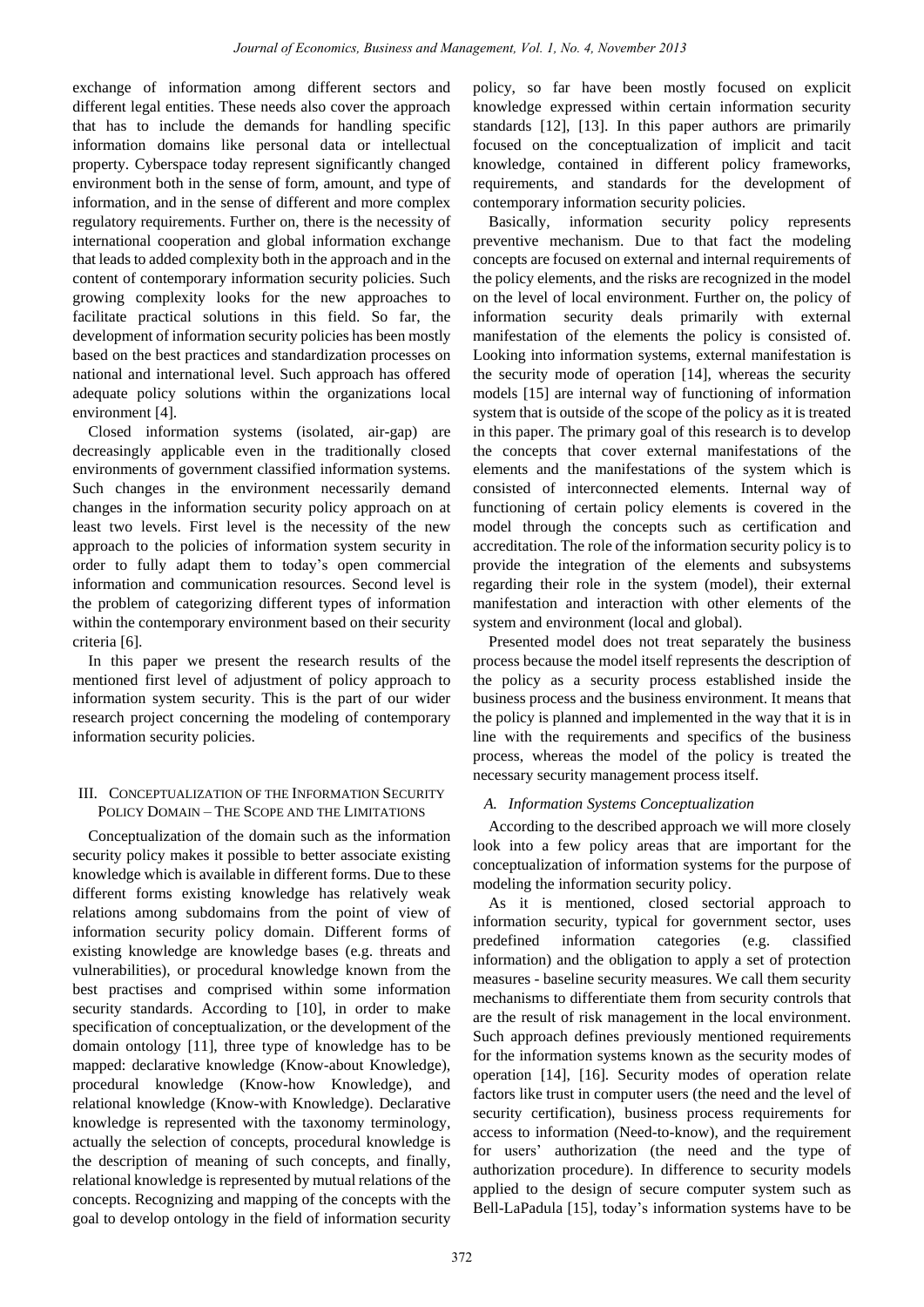analyzed in the significantly more complex environment of cyberspace and significantly more complex role within the business environment. Nonetheless, the basic principle that was used a few decades ago is still applicable and it is used in this paper. That is the principle of differentiating the external and internal manifestations of information systems. In that sense conceptual modeling in this paper follows the way of security modes of operation as external manifestations of information systems. Internal manifestations are taken into account through the conceptualization of certain certification and accreditation procedures.

One of the key differences in the approach to information security during the last two decades is the use of risk management methods as the central concept of the selection of security controls [1]. On the other hand, security mechanisms (baseline security measures) are specifically related to the classified information. Partly, this difference results from the specific criteria applied to classified information by traditional government information security policy, comparing to the more general business assets as the objects of protection in the contemporary information security standards [6]. Contemporary information security policies generally use combined approach in the area of information system security [14], [17]. It means that the baseline security measures are prescribed for the use with the classified information levels, together with the additional requirement to apply certain risk management methods and resulting security controls. Risk management methods within the information security policies of government sector are traditionally used in the fields such as physical security or personnel security. In the field of information system security (different terms are used: *Information System Security*, *INFOSEC*, *Information Assurance* …) ISO/IEC 27001 compatible requirements for the risk management method are mostly used [18], [19]. The similar approach is used in this research project.

Contemporary information sharing requirements look for the possibility of interconnection among the different information systems, and the connection to the Internet and other public services. This requirement is the necessity in both the business and government sectors, but also in between the entities from different sectors [5], [14], [20], [21]. Besides that, the regulation requirements are increasingly applied to the different categories of information that are exposed to the threats of contemporary cyberspace (e.g. personal data, intellectual property) [22]. The requirements for information sharing are not only the part of today's policy practices (*Responsibility-to-Share*) but they are also the legal requirement such as the critical infrastructure protection [9]. Constant and persistent exchange of information through the different commercial communication and information services and resources leads to the creation and storage of different kind of side information that can become security problem for all kind of organizational entities [6], [7]. These aspects of the contemporary requirements of information sharing mostly influence the increasing similarities among the security requirements and information security policies used in government and private sector [6].

Conceptual modeling of information systems security is applied in different papers, such as [23] in which it is applied from the point of view of business process. In [24] it is shown the possibility of information system conceptualization in order to establish security management of information system. In [12] and [13] the conceptualization of some information security standards is proposed. The goal of this paper is to propose the conceptualization of information systems as the part of wider modeling of contemporary information security policies.

## *B. Contemporary Information Security Policies Modeling*

The described security challenges and increased complexity of contemporary information security policies open the need for more formal and structured approach to this complex domain of information security policy. According to [25] the complexity of security environment is the reason why the policy should be looked at in the much wider context than a legal entity is. Such wider view enables the necessary conditions for the proper modeling of security relations in the complex global (national and international) and local environment (legal entity) shown in Fig. 1.

The scheme in Fig. 1, for the purpose of model development, is transformed into four layers that will be analyzed in this paper from the point of view of information systems conceptualization. The environment comprises of all the elements that are controlled through the information security policy of an organizational entity, and all the elements that influence on that entity and its policy. The system comprises of different segments of the information security policies that we call subsystems.



Fig. 1. Lifecycle and the modeling process of the contemporary information security policies.

#### IV. TAXONOMY DEVELOPMENT

The hierarchical taxonomy of the information security policy domain is elaborated according to [4], and it is based on the contemporary requirements and restrictions in the handling of different information categories that are necessary both in the government and in the private sector. The taxonomy is treated as the classification schema used for structuring the knowledge in this domain. The elaboration of the taxonomy is done based on the analysis of logical relations among different terms, as well as based on the best practices available in government sector, international organizations, and within some international and national standardization processes. The taxonomy is elaborated with a view to allow future extensions, especially in the executive part of the model shown in Fig. 2. In this paper we present the part of the taxonomy that is related with information systems. The taxonomy is a good base for the definition of common terminology in this multidisciplinary area of information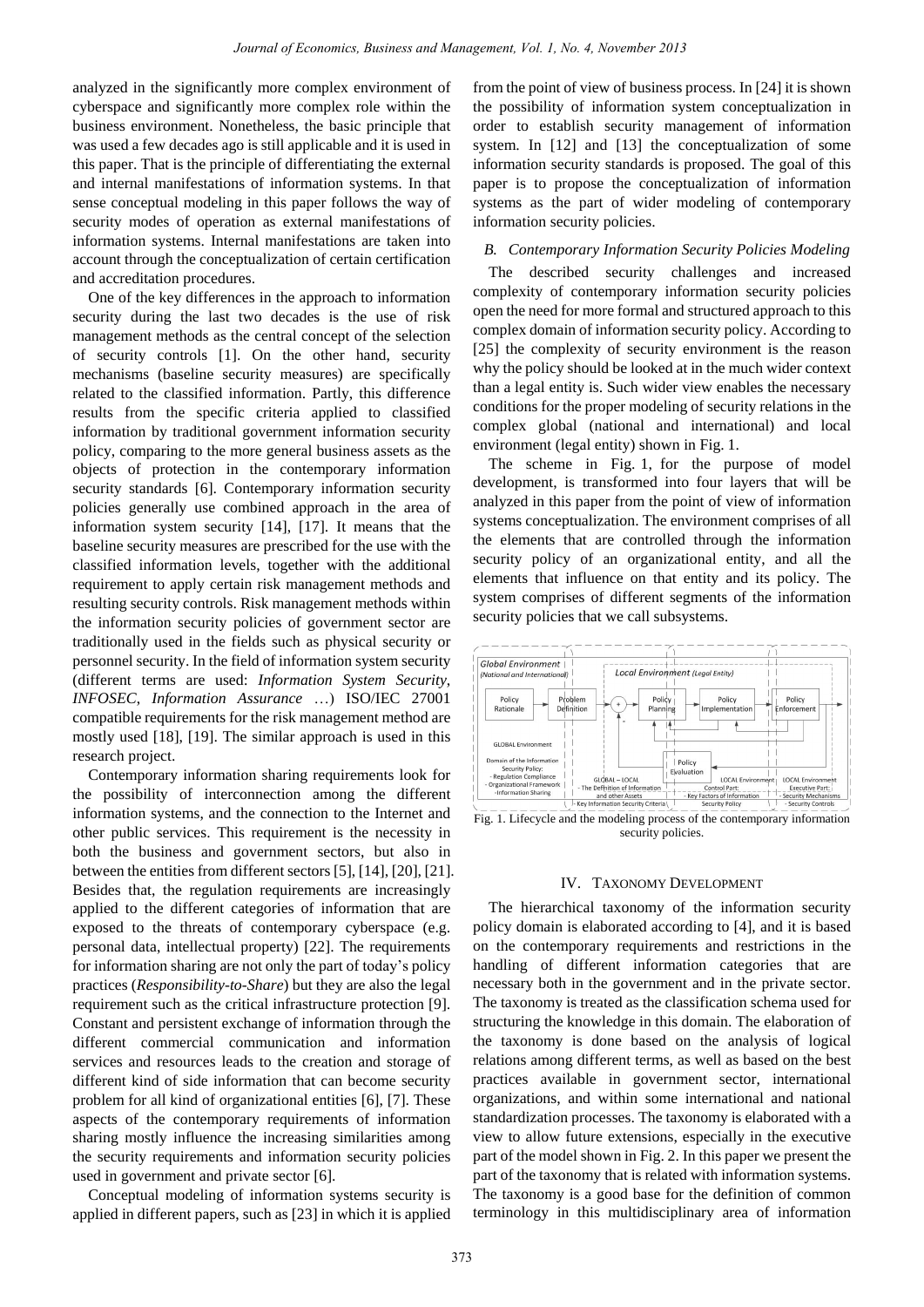security policy.

The requirements imposed on the selection of terms within the domain of interest are used according to [26]:

- 1) Mutually exclusive categories that do not overlap;
- 2) Exhaustive categories including all possibilities;
- 3) Unambiguous and clear categories;
- 4) Repeatability;
- 5) Logical and intuitive acceptability;
- 6) Usefulness for the field of interest.



Fig. 2. The model of the contemporary information security policies (high level view).

The structure of the taxonomy is elaborated following these requirements and it is divided into subsystems shown in Fig. 2 (right-hand side). This paper is limited to the overview of the research results within the part of taxonomy that deals with the information system conceptualization. Hierarchical taxonomy is transformed into tabular view of the concepts and subconcepts in order to facilitate the elaboration of taxonomy terms into model concepts. Model concepts have to be recognized both as the categorization and as the mutual relationships of the domain terms. In this way the first part of the recognition of the basic relations among the domain terms is done. These are the groups of the relations of the type such as "is-a" (generalization), "consists-of" (composition), and "contains" (aggregation).

One of the problems in the conceptualization of a model is the use of appropriate tools [25]. Considering the complex and very heterogeneous domain of information security policy we propose the use of standard graphical notation of Unified Modelling Language (UML) [27]. Similar approach is recommended in [28], but with the difference in using modified UML elements. UML comply with the ontology requirements in the sense of class definition and relation notation. UML graphical notation facilitates visualization and understanding of the model and the modelling approach used in this paper.

#### V. CONCEPTUAL MODELING OF INFORMATION SYSTEMS

The model in Fig. 2 consists of a number of subsystems derived from the hierarchical taxonomy of information security policy domain. The modeling goal is further elaboration of relations among the taxonomy terms in order to develop modular ontology as the model, actually meta-model for the development of different information security policy models. The selection of the model concepts depends on the requirements of the global environment (national and international) in the specific case. The instances of the selected concepts will depend on the implementation requirements in the local environment and they will form the local policy of certain legal entity.

In the global environment we primarily manipulate with the information and we primarily differentiate the concept of information type and the level of secrecy of information. In the local environment we primarily manipulate with the information security criteria and the goals of information security. Based on them the security mechanisms and the security controls are selected in order to achieve these goals and criteria. In Fig. 2 this part of information definition and information security criteria is marked as interface between the global (external) and the local (internal) environment. Persons and information systems also depend on the same key criteria (integrity and availability). Additionally, persons have to satisfy the requirements for accessing an information system (confidentiality), and both the persons and the information systems have to satisfy the physical security requirements. The same apply when certain types of information are handled by a person or information system.

The conceptual definition of information systems in Fig. 3 represents the link among the layers of the model in Fig. 2 from the point of view of information system security. The concept of *information system security role* contains four concepts according to Fig. 3. The core elements of the *information system trust* concepts are elements such as (relation "*is-a*"): *information system owner* (link to the organizational entity), *confidentiality level* (link to the information definition), *requirements for the users* (link to the definition of persons), *institutional security roles* (link to the organizational framework), *concepts of identification, authentication, and authorization* (link the persons and information system through the information security criteria), and *security awareness, education and training*.



Fig. 3. Basic concepts of the *information systems definition* subsystem shown in UML class diagram.

The concept of *security modes of operation of closed systems* is modeled according to the traditional division [14] into: dedicated, system high, compartmented, and multilevel. The concept of *security modes of operation of open systems* is proposed using the analogy, based on the explanations in section III.A of the paper, and according to the elaboration in [29]. This concept introduces criteria that links together selected factors for open systems: infrastructure, services, and users. Table I shows four levels of trust for open systems, based on the introduced factors that can be internally based (ownership) or externally based (contracts or public availability).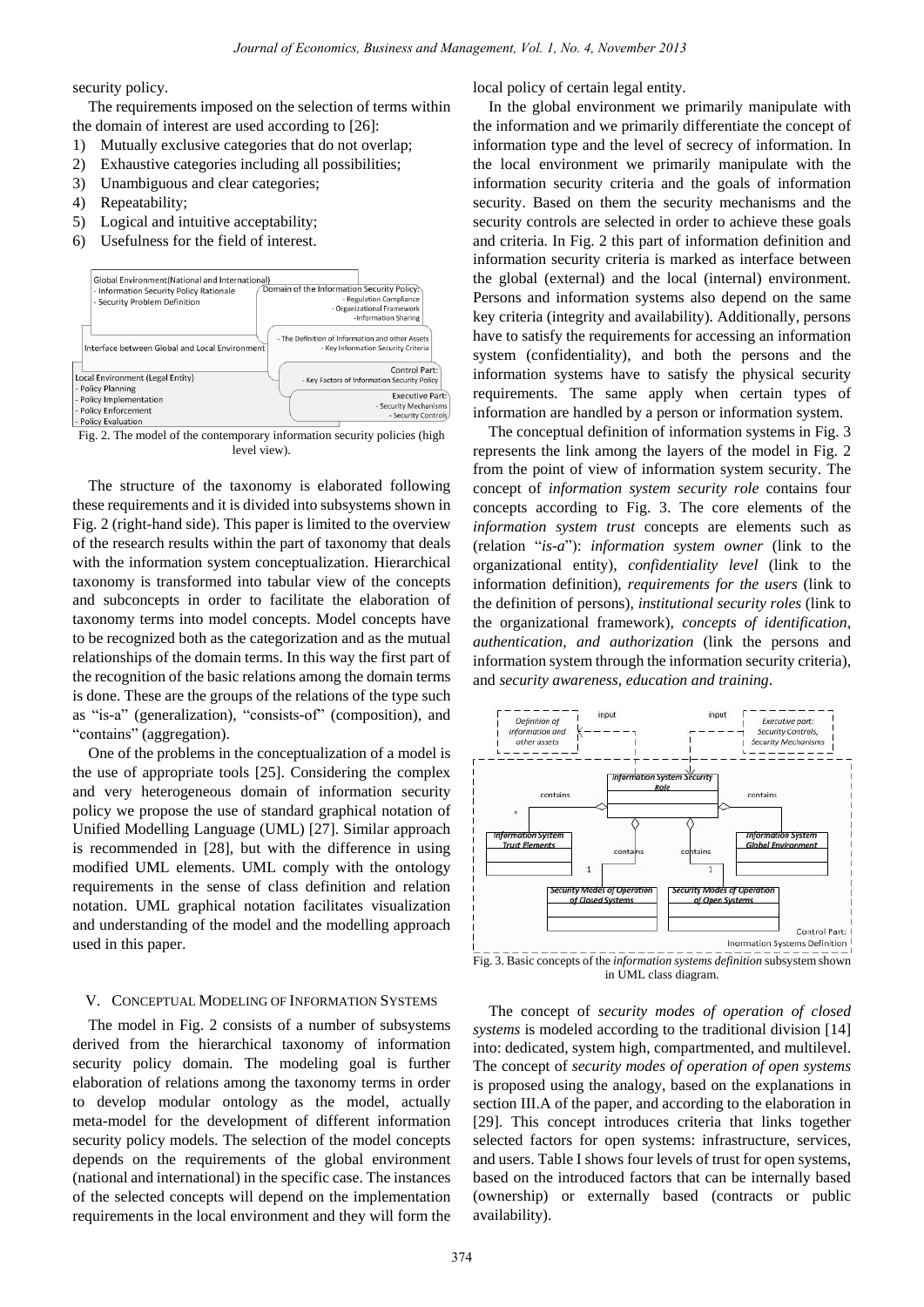*Global environment of information systems* is modeled according to Fig. 4. The approach used in model consists of the relation of traditional information security policy elements with contemporary global environment elements [20] [30]. We propose the use of *cyberspace dimensions*: *social dimension* (wider approach to Internet security in general, normally coordinated by National CERT Authority), *economic dimension* (commercial use of national telecommunication resources, normally coordinated by National Regulatory Authority), *security dimension* (e.g. cybercrime, cyber terrorism, organized crime in cyberspace, critical infrastructure protection, normally coordinated by Ministries of Justice or Internal Affairs, Security Services, National Security Authority - NSA, etc.), and *defense dimension* (part of defense policy, cyber dimension of warfare, normally coordinated by Ministry of Defense).

TABLE I: THE ELABORATION OF THE CRITERIA OF SECURITY MODES OF OPERATION OF OPEN SYSTEMS

| <b>Trust Level</b>     |                 | Implicit | Controlled | Shared | Limited  |
|------------------------|-----------------|----------|------------|--------|----------|
| Inf. Security Criteria |                 | C(S)/I/A | C, I, A    |        | C(P/I/A) |
| Trust<br>Factors       | Infrastruct.    |          |            | Е      | E        |
|                        | <b>Services</b> |          | I/E        | E      | I/E      |
|                        | Users           |          | E          | E      | Public   |
| Policy<br>use(IS)      | Classified      |          |            |        |          |
|                        | Unclassif.      |          |            |        |          |
|                        | General         |          |            |        |          |

\*Markings in the table: I=internal, E=external, C=Confidentiality, I=Integrity, A=Availability, S=Secrecy, P=Privacy, IS=Information System



Fig. 4. Elaboration of the concept of *information system global environment* shown in UML class diagram.

Key problem in the cyberspace are *cyber threats*. The information security policy has to assure preventive and protective procedures, but also the procedures in the case of security breaches – reaction and investigation, with possible disciplinary measures or prosecution. From the policy point of view the cyber threats are divided into subconcepts of *computer user threats* (social engineering, phishing, spamming, hoaxes…), *information system threats* and *advanced persistent threats* (APT) as a combination of previous two types. Information system threats use further incident taxonomy according to [26] which differentiate events (action, target), attacks (tool, vulnerability, event, unauthorized result), and incidents (attacker, attack, objective). This concept is related to other concepts in the regulation compliance subsystem of the model.

The part of the elaboration of the concept of information system security principles is shown in Fig. 5. These concepts are part of the security mechanism subsystem (executive part of the model from Fig. 2). The part that is shown in Fig. 5 is

the *concept of evaluation and approval of information systems*. It can be seen from Fig. 5 that these concepts from the lower executive part of the model are closely connected with the subsystems in the upper part of the model that define the domain of the policy.



Fig. 5. Elaboration of *the concept of evaluation and approval of information system* (executive part of the model) shown in UML class diagram.

One of the subsystems connected with the concepts on Fig. 5 is the *information security oversight subsystem* from the upper part of the model (policy domain in Fig. 2). Part of the elaboration of that oversight subsystem is shown in Fig. 6.

Besides shown examples of modeling results, in the upper part of the model we have elaborated some other parts of the model such as regulation requirements including security breaches, information system interoperability [6], and organizational framework with the hierarchy of different authorities. The executive part of the model is elaborated following the described approach to baseline security measures, combined with the security controls based on the risk management.



(policy domain) shown in UML class diagram.

## VI. CONCLUSION

The goal of the paper is to present the part of our research in the field of modeling contemporary information security policies that is related to the conceptual modeling of